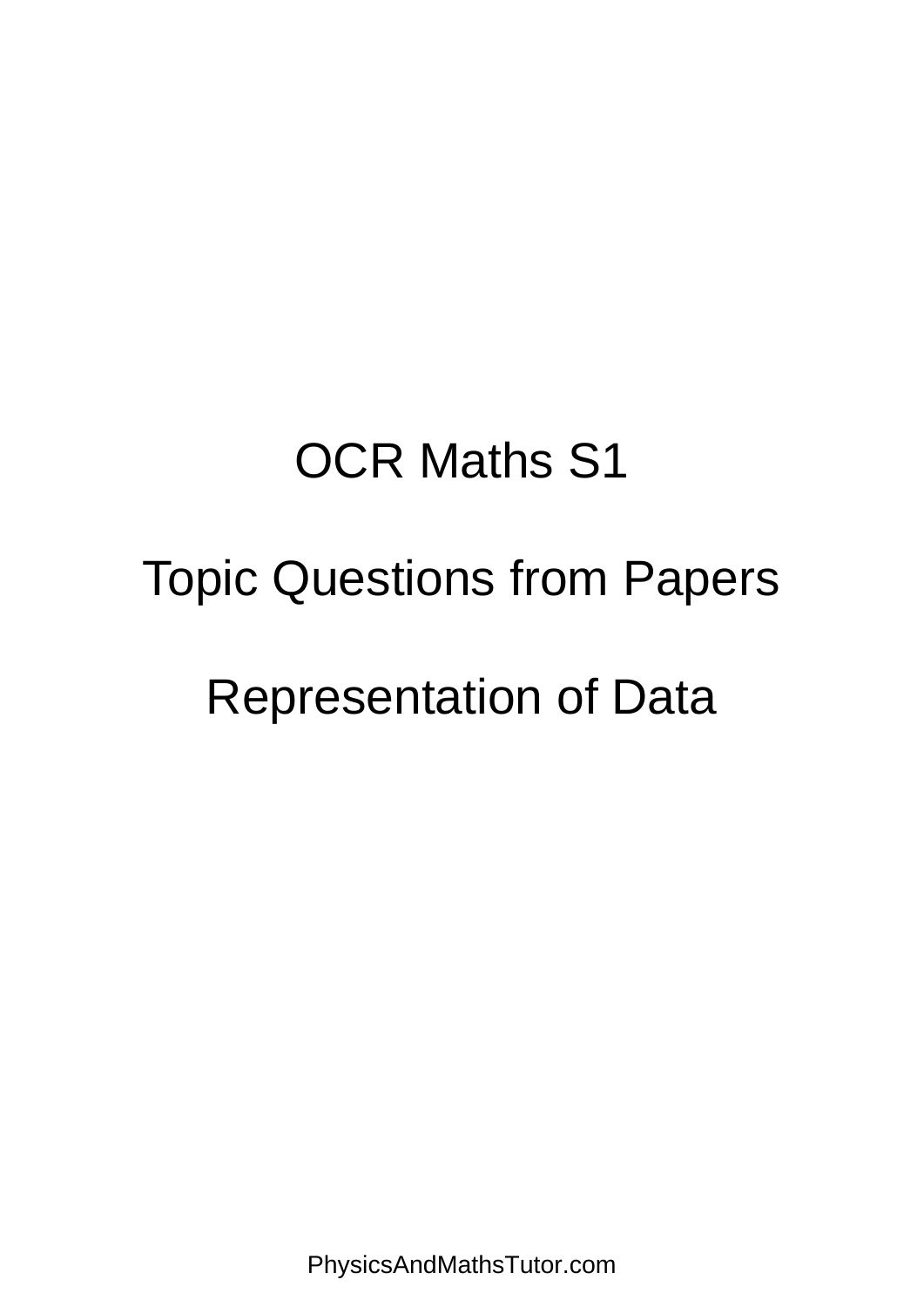**2** The back-to-back stem-and-leaf diagram below shows the number of hours of television watched per week by each of 15 boys and 15 girls. **1**

> Boys Girls 87766443 0 0556677889 220 1 004 654 2 2 7  $5 \mid 3$

Key:  $4 \mid 2 \mid 2$  means a boy who watched 24 hours and a girl who watched 22 hours of television per week.

- **(i)** Find the median and the quartiles of the results for the boys. [3]
- **(ii)** Give a reason why the median might be preferred to the mean in using an average to compare the two data sets. [1]
- **(iii)** State one advantage, and one disadvantage, of using stem-and-leaf diagrams rather than box-andwhisker plots to represent the data. [2]

*(Q2, Jan 2005)*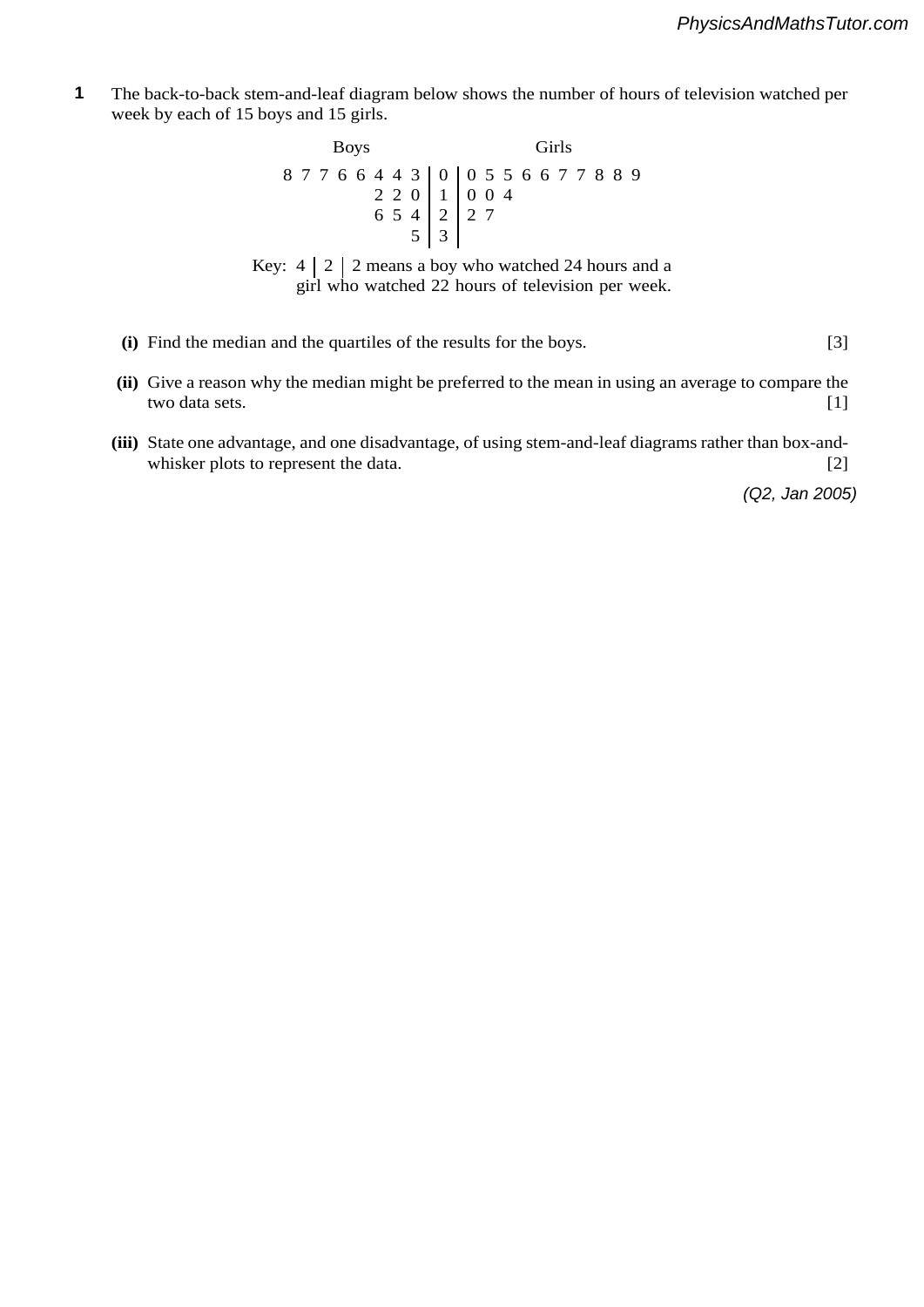**5** The examination marks obtained by 1200 candidates are illustrated on the cumulative frequency graph, where the data points are joined by a smooth curve. **2**



Use the curve to estimate

| (i) the interquartile range of the marks,                        | 131 |
|------------------------------------------------------------------|-----|
| (ii) x, if 40% of the candidates scored more than x marks,       | [3] |
| (iii) the number of candidates who scored more than 68 marks.    | [2] |
| Five of the candidates are selected at random, with replacement. |     |

**(iv)** Estimate the probability that all five scored more than 68 marks. [3]

It is subsequently discovered that the candidates' marks in the range 35 to 55 were evenly distributed — that is, roughly equal numbers of candidates scored 35, 36, 37, …, 55.

**(v)** What does this information suggest about the estimate of the interquartile range found in part **(i)**?

[2]

*(Q5, June 2005)*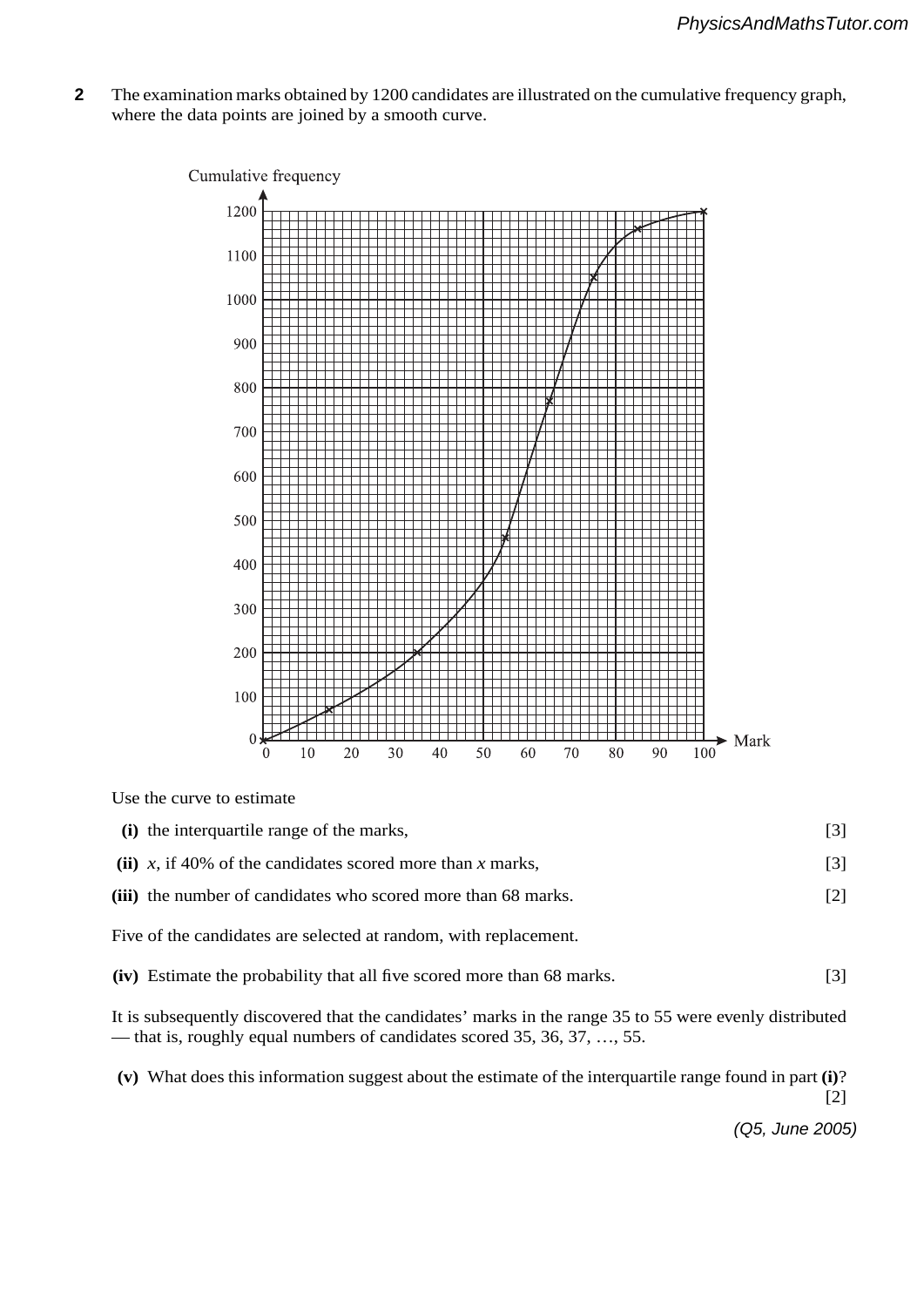**7** In a UK government survey in 2000, smokers were asked to estimate the time between their waking and their having the first cigarette of the day. For heavy smokers, the results were as follows. **3**

| Time between waking<br>and first cigarette | $1$ to $4$ |    | minutes   minutes   minutes   minutes |    | $\vert$ 5 to 14   15 to 29   30 to 59   At least 60<br>minutes |
|--------------------------------------------|------------|----|---------------------------------------|----|----------------------------------------------------------------|
| Percentage of smokers                      | 31         | 27 | 19                                    | 14 |                                                                |

Times are given correct to the nearest minute.

- **(i)** Assuming that 'At least 60 minutes' means 'At least 60 minutes but less than 240 minutes', calculate estimates for the mean and standard deviation of the time between waking and first cigarette for these smokers. [6]
- **(ii)** Find an estimate for the interquartile range of the time between waking and first cigarette for these smokers. Give your answer correct to the nearest minute. [4]
- **(iii)** The meaning of 'At least 60 minutes' is now changed to 'At least 60 minutes but less than 480 minutes'. Without further calculation, state whether this would cause an increase, a decrease or no change in the estimated value of

|     |                              | (Q7, June 2006) |
|-----|------------------------------|-----------------|
|     | (c) the interquartile range. | [1]             |
|     | (b) the standard deviation,  | 111             |
| (a) | the mean,                    |                 |

**8 August 12 Mei 12 Mei 12 Mei 12 Mei 12 Mei 12 Mei 12 Mei 12 Mei 12 Mei 12 Mei 12 Mei 12 Mei 12 Mei 12 Mei 12 Mei 12 Mei 12 Mei 12 Mei 12 Mei 12 Mei 12 Mei 12 Mei 12 Mei 12 Mei 12 Mei 12 Mei 12 Mei 12 Mei 12 Mei 12 Mei** 

4 Each of the variables  $W, X, Y$  and Z takes eight integer values only. The probability distributions are illustrated in the following diagrams. **4**



- **(i)** For which one or more of these variables is
	- **(a)** the mean equal to the median, [1]
	- **(b)** the mean greater than the median? [1]
- **(ii)** Give a reason why **none** of these diagrams could represent a geometric distribution. [1]
- **(iii)** Which one of these diagrams could **not** represent a binomial distribution? Explain your answer briefly. [2]

*(Q4, Jan 2007)*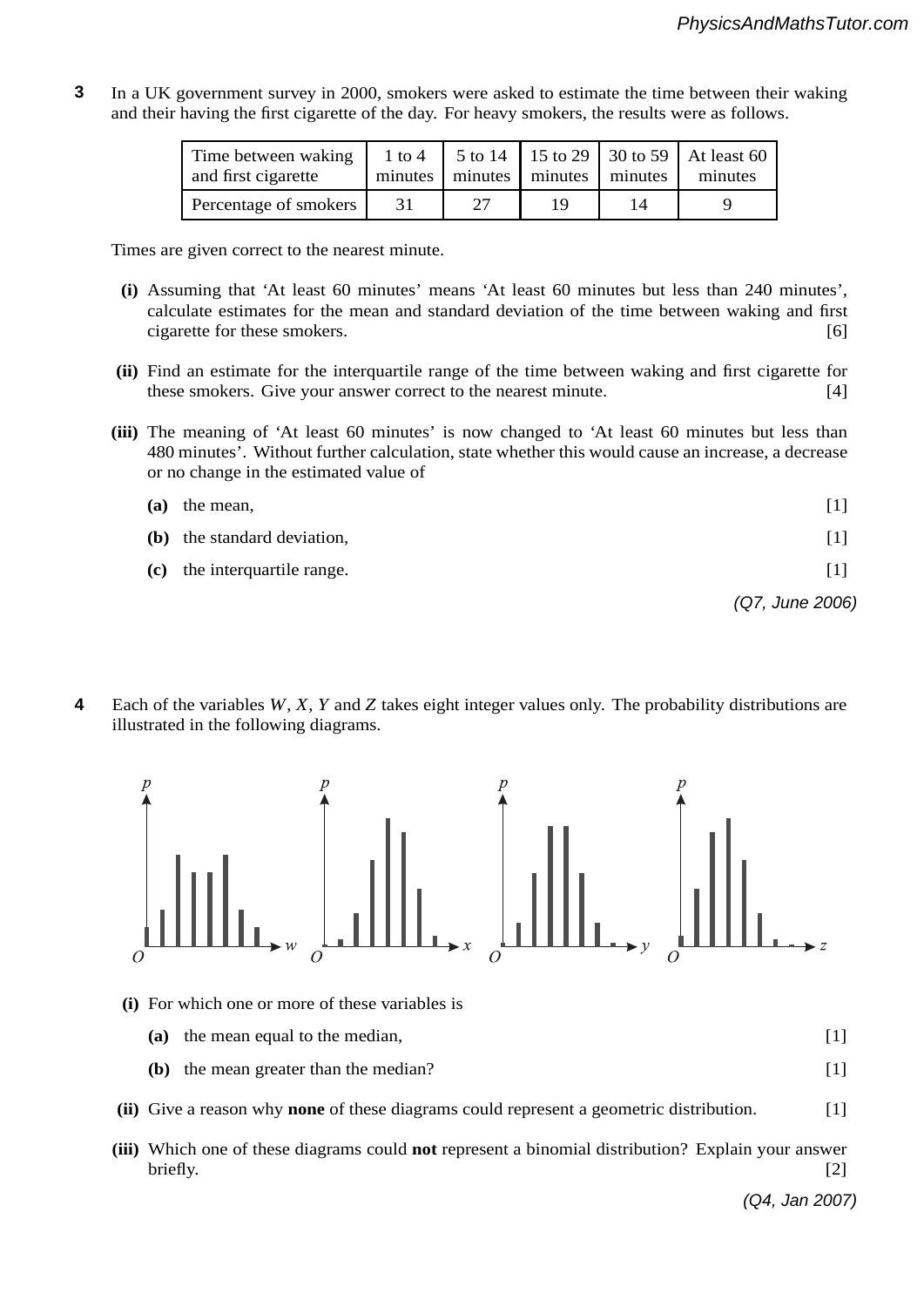**8** In the 2001 census, the household size (the number of people living in each household) was recorded. The percentages of households of different sizes were then calculated. The table shows the percentages for two wards, Withington and Old Moat, in Manchester. **5**

|                         | Household size |      |                      |      |     |     |         |  |
|-------------------------|----------------|------|----------------------|------|-----|-----|---------|--|
|                         |                |      |                      |      |     |     | or more |  |
| Withington $\vert$ 34.1 |                |      | $26.1$   12.7   12.8 |      | 8.2 | 4.0 | 2.1     |  |
| Old Moat                | 35.1           | 27.1 | 14.7                 | 11.4 | 7.6 | 2.8 |         |  |

- **(i)** Calculate the median and interquartile range of the household size for Withington. [3]
- **(ii)** Making an appropriate assumption for the last class, which should be stated, calculate the mean and standard deviation of the household size for Withington. Give your answers to an appropriate degree of accuracy. [6]

The corresponding results for Old Moat are as follows.

| Median | Interquartile<br>range | Mean | Standard<br>deviation |
|--------|------------------------|------|-----------------------|
|        |                        |      |                       |

- **(iii)** State one advantage of using the median rather than the mean as a measure of the average household size. [1] [1]
- **(iv)** By comparing the values for Withington with those for Old Moat, explain briefly why the interquartile range may be less suitable than the standard deviation as a measure of the variation in household size. [1]
- **(v)** For one of the above wards, the value of Spearman's rank correlation coefficient between household size and percentage is −1. Without any calculation, state which ward this is. Explain your answer. [2] your answer.

*(Q8, Jan 2007)*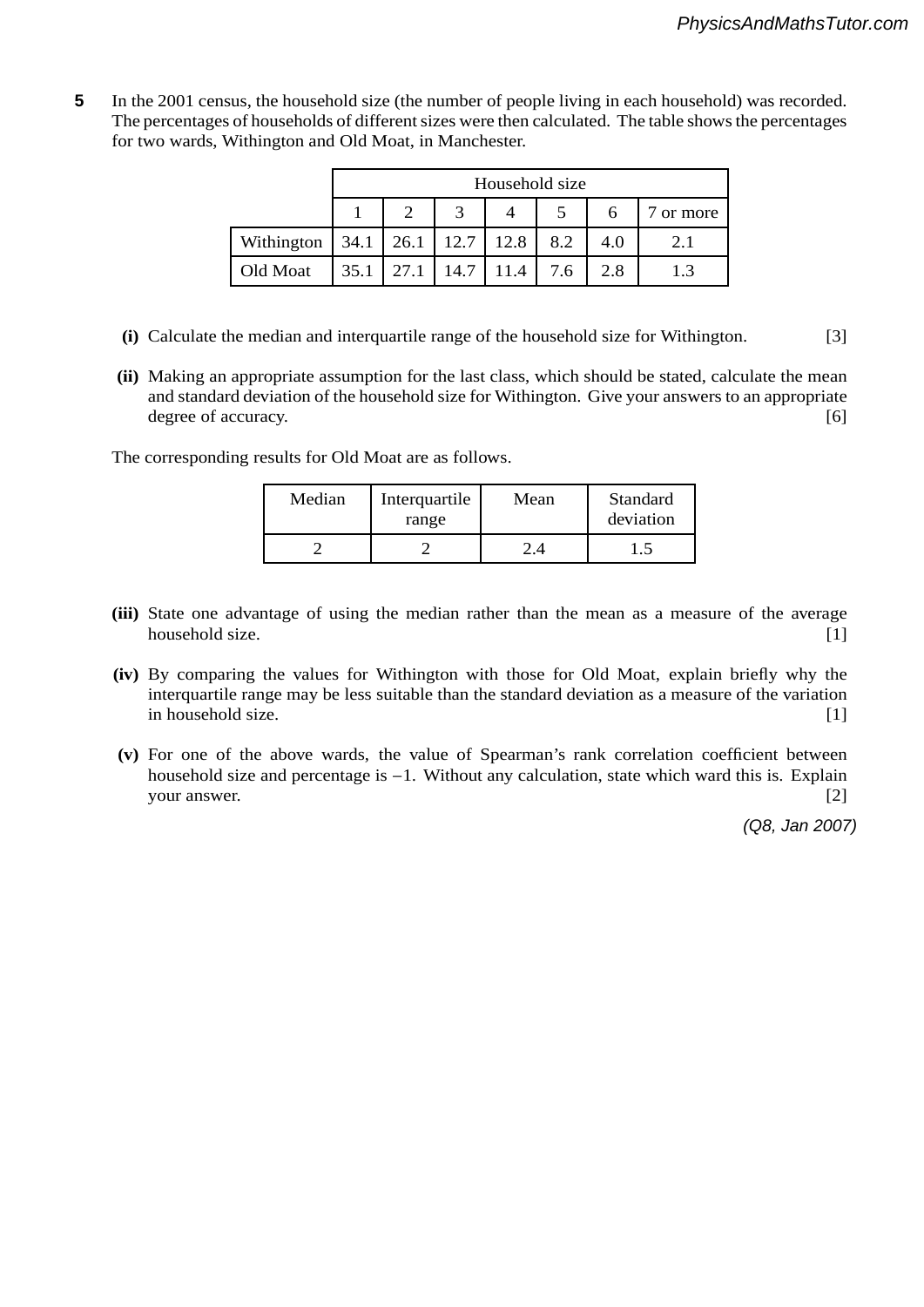**5** The numbers of births, in thousands, to mothers of different ages in England and Wales, in 1991 and 2001 are illustrated by the cumulative frequency curves. **6**



- **(i)** In which of these two years were there more births? How many more births were there in this year? [2]
- **(ii)** The following quantities were estimated from the diagram.

| Year | Median age<br>(years) | Interquartile<br>range (years) | Proportion of mothers<br>giving birth aged below 25 | Proportion of mothers<br>giving birth aged 35 or above |
|------|-----------------------|--------------------------------|-----------------------------------------------------|--------------------------------------------------------|
| 1991 | 27.5                  | 7.3                            | 33%                                                 | 9%                                                     |
| 2001 |                       |                                |                                                     | 18%                                                    |

**(a)** Find the values missing from the table. [5]

**(b)** Did the women who gave birth in 2001 tend to be younger or older or about the same age as the women who gave birth in 1991? Using the table and your values from part **(a)**, give two reasons for your answer. [3]

*(Q5, June 2007)*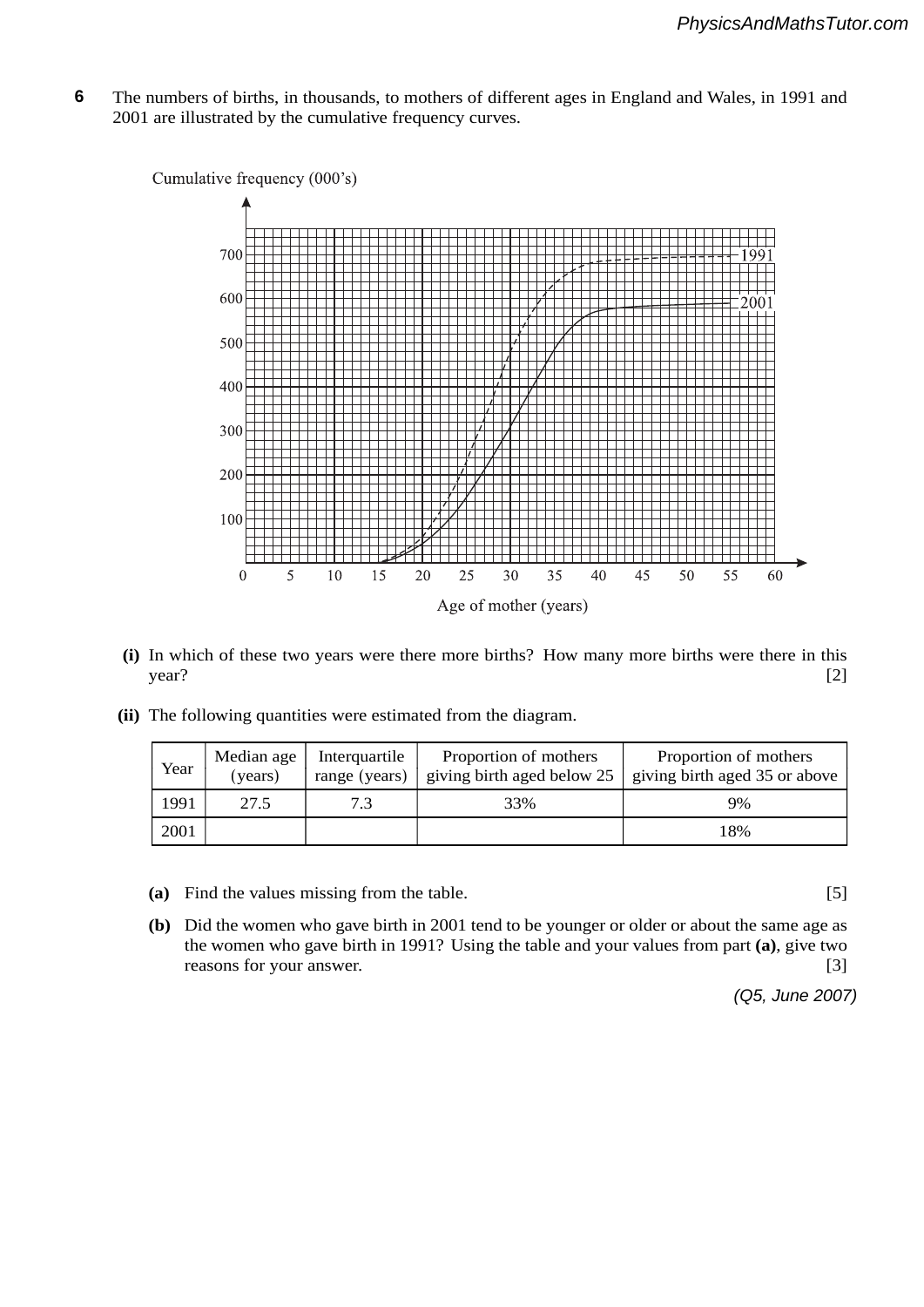- **8** The stem-and-leaf diagram shows the age in completed years of the members of a sports club. **7**
	- **Male Female** 8876 1 66677889 76553321 2 1334578899 98443 3 23347 521 4 018  $90 \mid 5 \mid 0$

Key:  $1 \mid 4 \mid 0$  represents a male aged 41 and a female aged 40.

- **(i)** Find the median and interquartile range for the males. [3]
- **(ii)** The median and interquartile range for the females are 27 and 15 respectively. Make two comparisons between the ages of the males and the ages of the females. [2]
- **(iii)** The mean age of the males is 30.7 and the mean age of the females is 27.5, each correct to 1 decimal place. Give one advantage of using the median rather than the mean to compare the ages of the males with the ages of the females. [1]

#### physicsandmathstutor.com

A record was kept of the number of hours,  $\overline{X}$ , spent by each member at the club in a year. The results were summarised by were summarised by

$$
n = 49
$$
,  $\Sigma(x - 200) = 245$ ,  $\Sigma(x - 200)^2 = 9849$ .

 $(iv)$  Calculate the mean and standard deviation of *X*.  $[6]$ 

*(Q8, Jan 2008) (Q8. Jan 200)* 

**5** The diameters of 100 pebbles were measured. The measurements rounded to the nearest millimetre, *x*, are summarised in the table. **8**

|                  | $10 \le x \le 19$ $20 \le x \le 24$ $25 \le x \le 29$ $30 \le x \le 49$ |  |  |
|------------------|-------------------------------------------------------------------------|--|--|
| Number of stones |                                                                         |  |  |

These data are to be presented on a statistical diagram.

- **(i)** For a histogram, find the frequency density of the  $10 \le x \le 19$  class. **[2]**
- **(ii)** For a cumulative frequency graph, state the coordinates of the first two points that should be plotted. **[2]**
- **(iii)** Why is it not possible to draw an exact box-and-whisker plot to illustrate the data? **[1]**

*(Q5, June 2009)*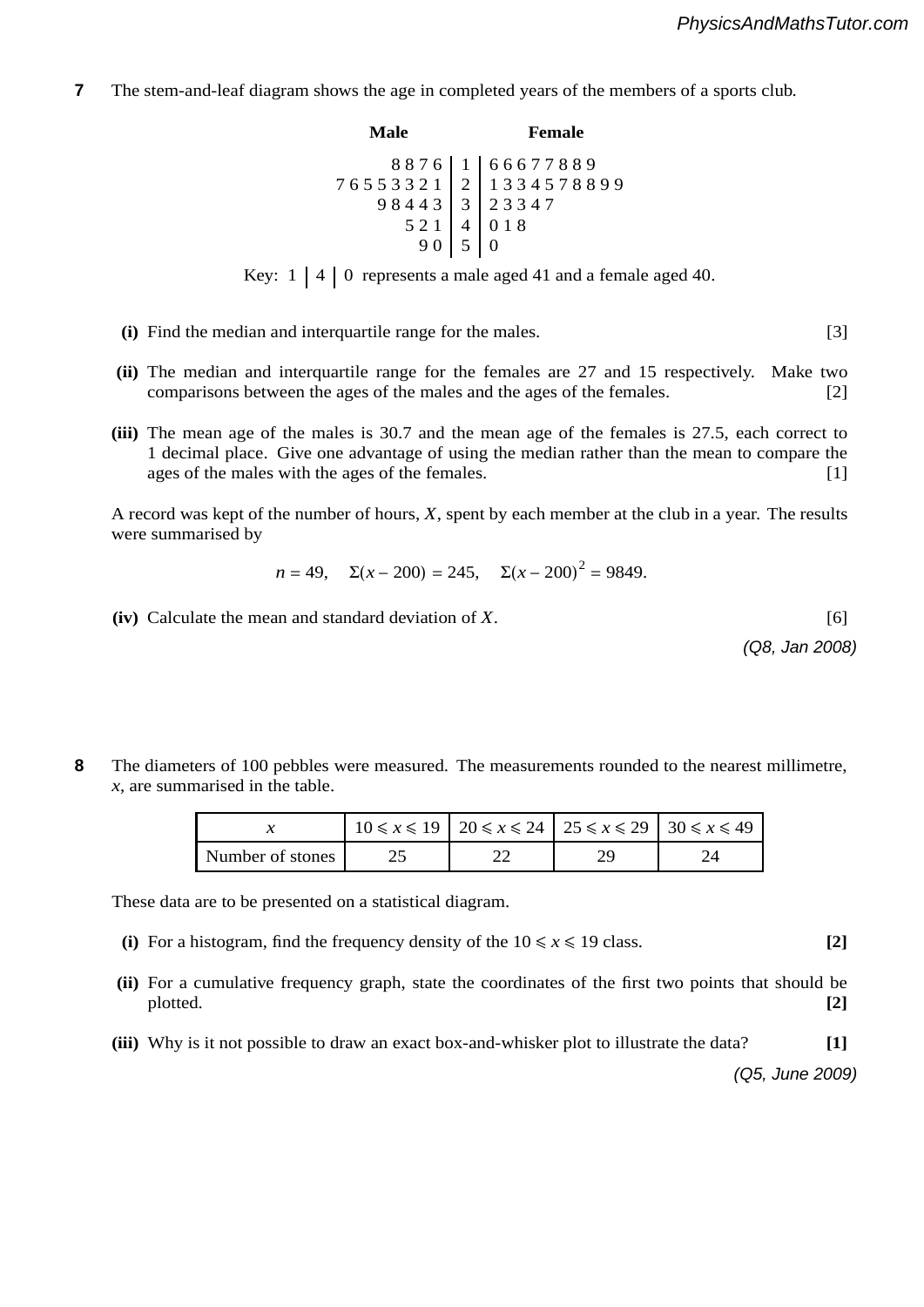**5** The stem-and-leaf diagram shows the masses, in grams, of 23 plums, measured correct to the nearest gram. **9**

> 5 567889  $\begin{array}{|c|c|c|c|c|c|}\n6 & 1 & 2 & 3 & 5 & 6 & 8 & 9 \\
> 7 & 0 & 0 & 2 & 4 & 5 & 6 & 7 & 8 \\
> \end{array}$  $Key: 6 | 2 means 62$  $8 | 0$ 9 7

- **(i)** Find the median and interquartile range of these masses. **[3]**
- **(ii)** State one advantage of using the interquartile range rather than the standard deviation as a measure of the variation in these masses. **[1]**
- **(iii)** State one advantage and one disadvantage of using a stem-and-leaf diagram rather than a boxand-whisker plot to represent data. **[2]**
- **(iv)** James wished to calculate the mean and standard deviation of the given data. He first subtracted 5 from each of the digits to the left of the line in the stem-and-leaf diagram, giving the following.

0 567889  $\begin{array}{|c|c|c|c|c|c|}\n1 & 1 & 2 & 3 & 5 & 6 & 8 & 9 \\
2 & 0 & 0 & 2 & 4 & 5 & 6 & 7 & 8\n\end{array}$ 2 0 0 2 4 5 6 7 8 Key : 1 2 means 12  $3 | 0$ 4 7

The mean and standard deviation of the data in this diagram are 18.1 and 9.7 respectively, correct to 1 decimal place. Write down the mean and standard deviation of the data in the original diagram. **[2]**

*(Q5, Jan 2009)*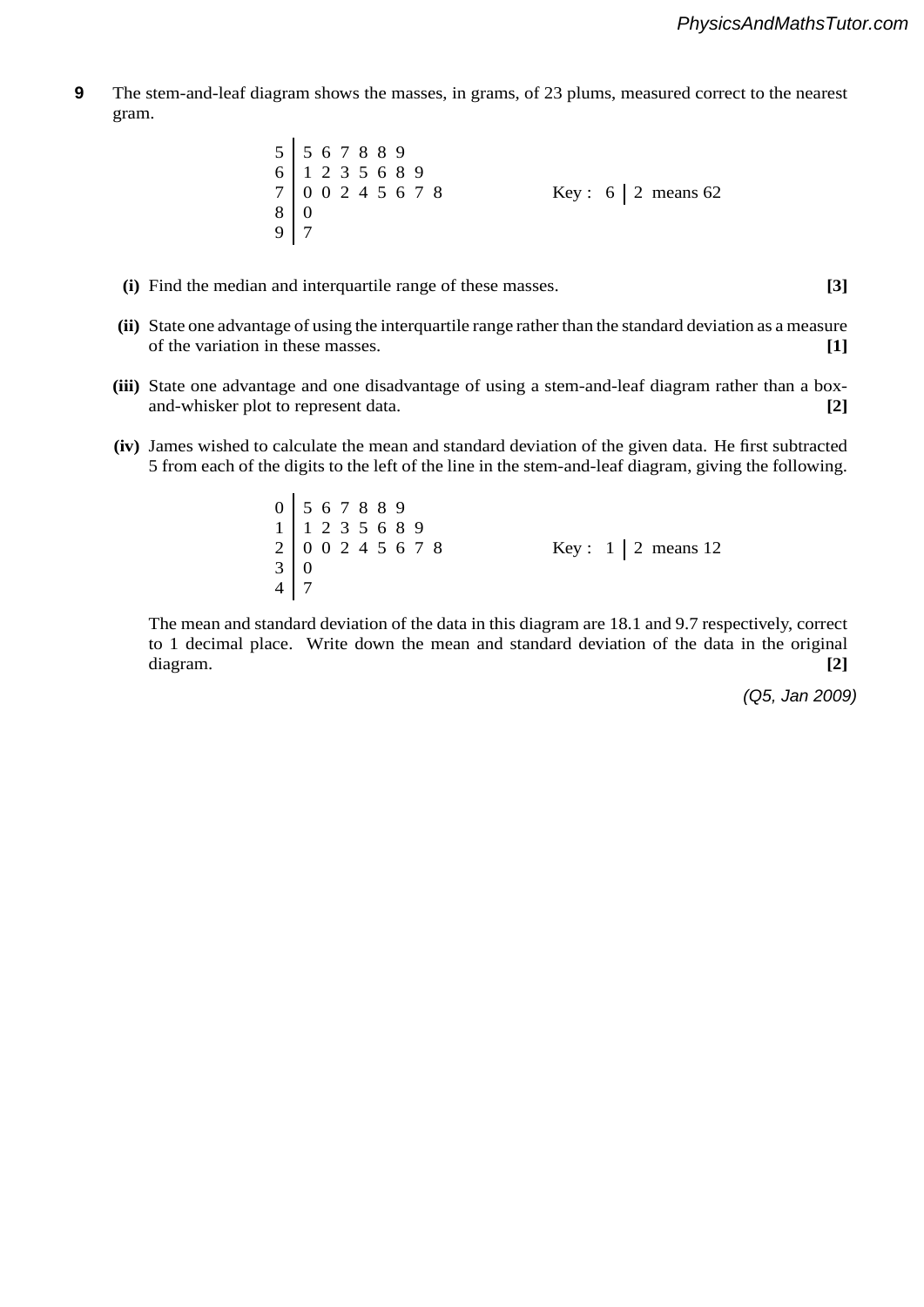**[6]**

**2** 40 people were asked to guess the length of a certain road. Each person gave their guess, *l* km, correct to the nearest kilometre. The results are summarised below. **10**

|           |  | $10-12$   $13-15$   $16-20$   $21-30$ |  |
|-----------|--|---------------------------------------|--|
| Frequency |  |                                       |  |

#### **(i) (a)** Use appropriate formulae to calculate estimates of the mean and standard deviation of *l*.

- **(b)** Explain why your answers are only estimates. **[1]**
- (ii) A histogram is to be drawn to illustrate the data. Calculate the frequency density of the block for the 16–20 class. **[2]** physicsandmathstutor.com
- **(iii)** Explain which class contains the median value of *l*. **[2]**
- **(iv)** Later, the person whose guess was between 10 km and 12 km changed his guess to between 13 km and 15 km. Without calculation state whether the following will increase, decrease or remain the same:
- (a) the mean of  $l$ ,  $[1]$ **(b)** the standard deviation of *l*. **[1]** *(Q2, Jan 2010)* **(b)** the standard deviation of *I*. [1]<br>(Q2, Jan 2010). The probability that the probability that the probability of  $\frac{1}{2}$
- The masses,  $x$  grams, of 800 apples are summarised in the histogram. **11**



- **(i)** On the frequency density axis, 1 cm represents *a* units. Find the value of *a*. **[3]**
- **(ii)** Find an estimate of the median mass of the apples. **[4]**

*(Q6, Jan 2013)*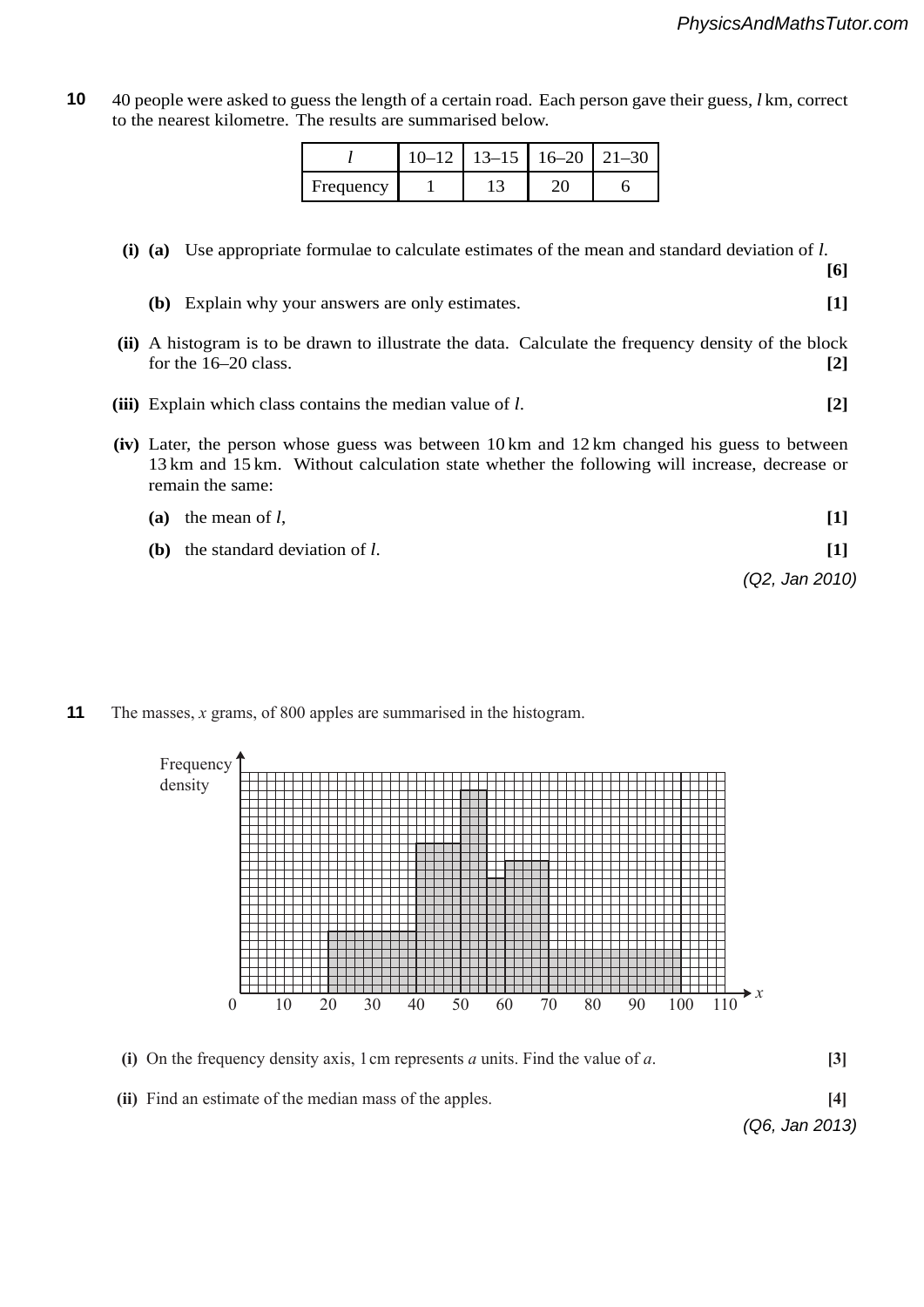The marks of some students in a French examination were summarised in a grouped frequency distribution and a cumulative frequency diagram was drawn, as shown below. **12**



- **(i)** Estimate how many students took the examination. **[1]**
- **(ii)** How can you tell that no student scored more than 55 marks? **[1]**
- **(iii)** Find the greatest possible range of the marks. **[1]**
- **(iv)** The minimum mark for Grade C was 27. The number of students who gained exactly Grade C was the same as the number of students who gained a grade lower than C. Estimate the maximum mark for Grade C. **[3]**
- **(v)** In a German examination the marks of the same students had an interquartile range of 16 marks. What does this result indicate about the performance of the students in the German examination as compared with the French examination? **[3]**

*(Q1, June 2010)*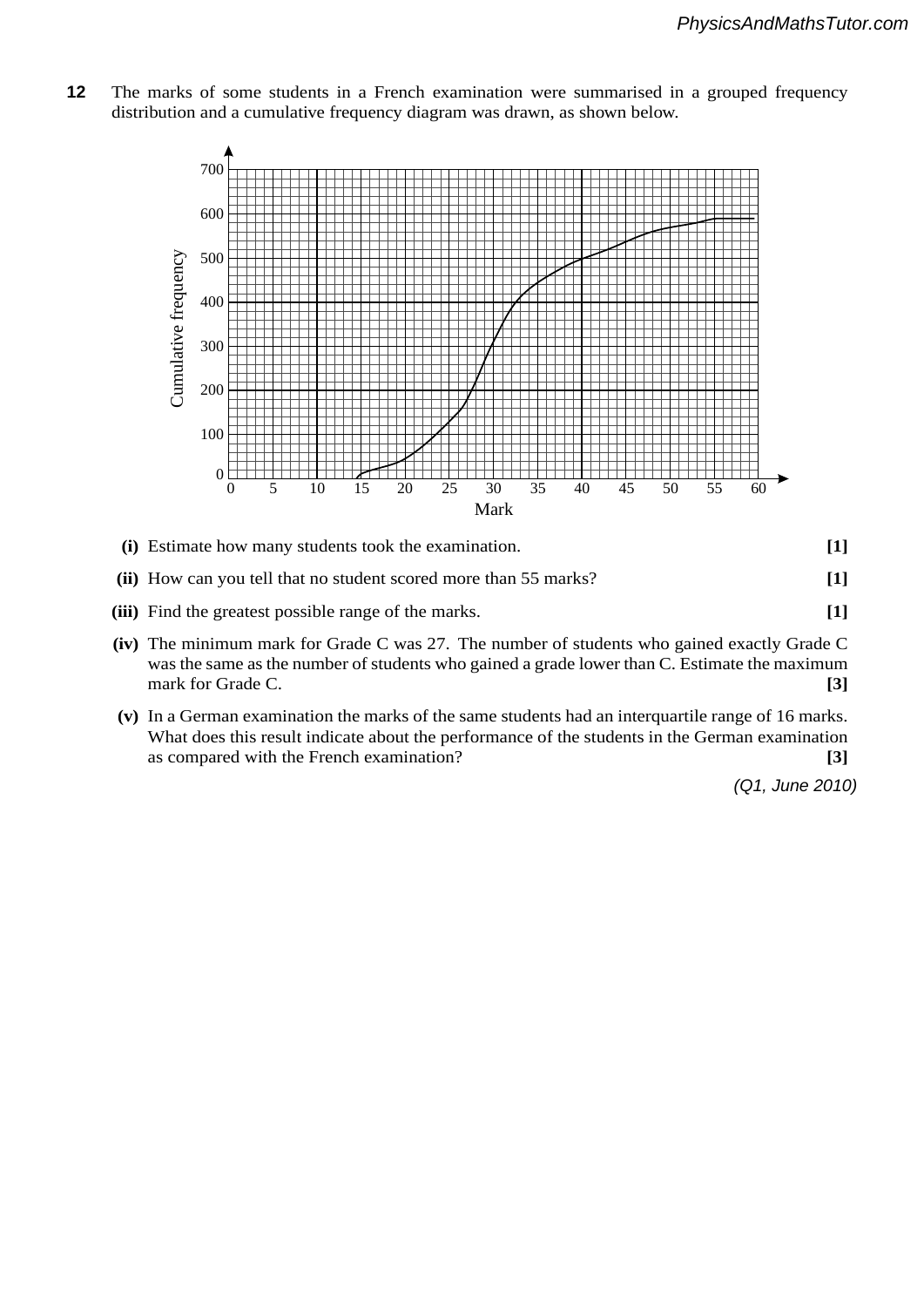**1** 200 candidates took each of two examination papers. The diagram shows the cumulative frequency graphs for their marks. **13**



- **(i)** Estimate the median mark for each of the papers. **[2]**
- **(ii)** State, with a reason, which of the two papers was the easier one. **[2]**
- **(iii)** It is suggested that the marks on Paper 2 were less varied than those on Paper 1. Use interquartile ranges to comment on this suggestion. **[4]**
- **(iv)** The minimum mark for grade A, the top grade, on Paper 1 was 10 marks lower than the minimum mark for grade A on Paper 2. Given that 25 candidates gained grade A in Paper 1, find the number of candidates who gained grade A in Paper 2. **[2]**
- **(v)** The mean and standard deviation of the marks on Paper 1 were 36.5 and 28.2 respectively. Later, a marking error was discovered and it was decided to add 1 mark to each of the 200 marks on Paper 1. State the mean and standard deviation of the new marks on Paper 1. **[2]**

*(Q1, Jan 2011)*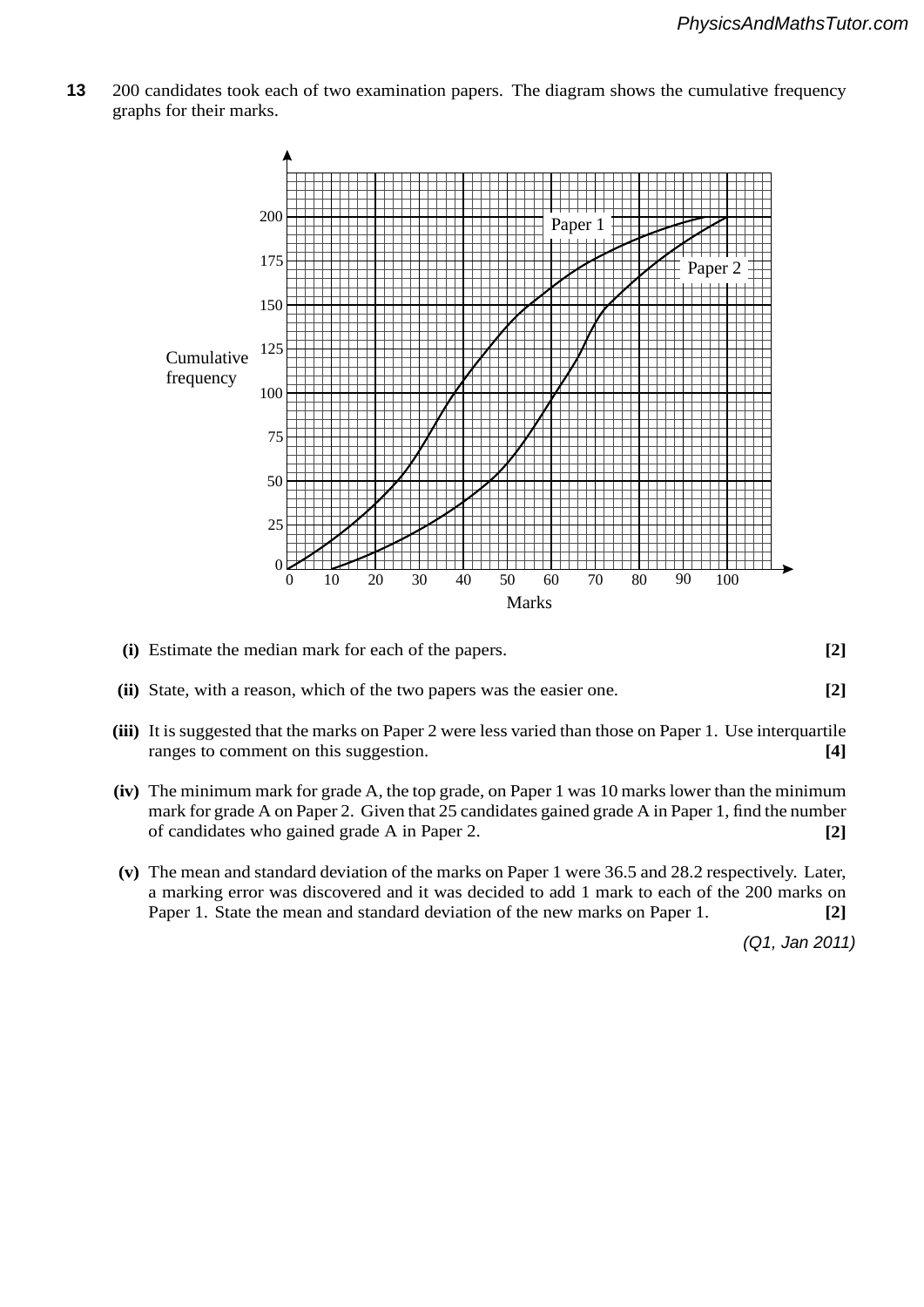**4** The table shows information about the time, *t* minutes correct to the nearest minute, taken by 50 people to complete a race. **14**

| Time (minutes)   | $ 28 \le t \le 30$   $31 \le t \le 35$   $36 \le t \le 45$   $46 \le t \le 60$ |  | $t \geq 61$ |
|------------------|--------------------------------------------------------------------------------|--|-------------|
| Number of people |                                                                                |  |             |

- (i) In a histogram illustrating the data, the height of the block for the  $31 \le t \le 35$  class is 5.6 cm. Find the height of the block for the  $28 \le t \le 30$  class. (There is no need to draw the histogram.) **[3]**
- **(ii)** The data in the table are used to estimate the median time. State, with a reason, whether the estimated median time is more than 33 minutes, less than 33 minutes or equal to 33 minutes.

**[3]**

- **(iii)** Calculate estimates of the mean and standard deviation of the data. **[6]**
- **(iv)** It was found that the winner's time had been incorrectly recorded and that it was actually less than 27 minutes 30 seconds. State whether each of the following will increase, decrease or remain the same:

| (a) | the mean,                | $[1]$             |
|-----|--------------------------|-------------------|
| (b) | the standard deviation,  | $[1]$             |
| (c) | the median,              | $[1]$             |
| (d) | the interquartile range. | $\lceil 1 \rceil$ |
|     |                          | (Q4, June 2011)   |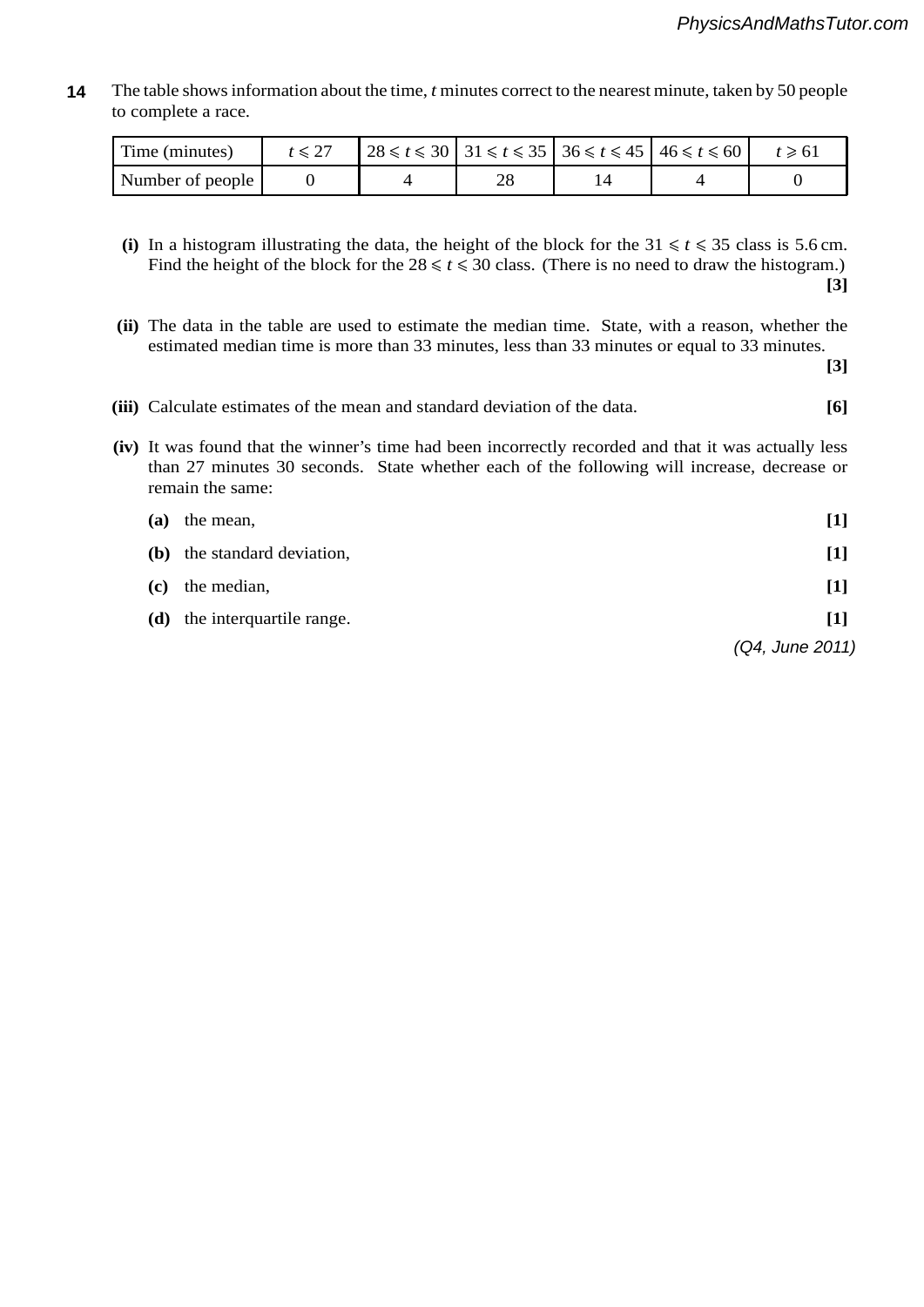**5** At a certain resort the number of hours of sunshine, measured to the nearest hour, was recorded on each of 21 days. The results are summarised in the table. **15**

| Hours of sunshine | $1 - 3$ | $4 - 6$ | $7 - 9$ | $10 - 15$ |
|-------------------|---------|---------|---------|-----------|
| Number of days    |         |         |         |           |

The diagram shows part of a histogram to illustrate the data. The scale on the frequency density axis is 2 cm to 1 unit.

Frequency



- **(i)** (a) Calculate the frequency density of the  $1 3$  class. **[1]** 
	- **(b)** Fred wishes to draw the block for the  $10 15$  class on the same diagram. Calculate the height, in centimetres, of this block. **[2]**
- **(ii)** A cumulative frequency graph is to be drawn. Write down the coordinates of the first two points that should be plotted. You are not asked to draw the graph. **[2]**
- **(iii) (a)** Calculate estimates of the mean and standard deviation of the number of hours of sunshine. **[5]**
	- **(b)** Explain why your answers are only estimates. **[1]**

*(Q5, Jan 2012)*